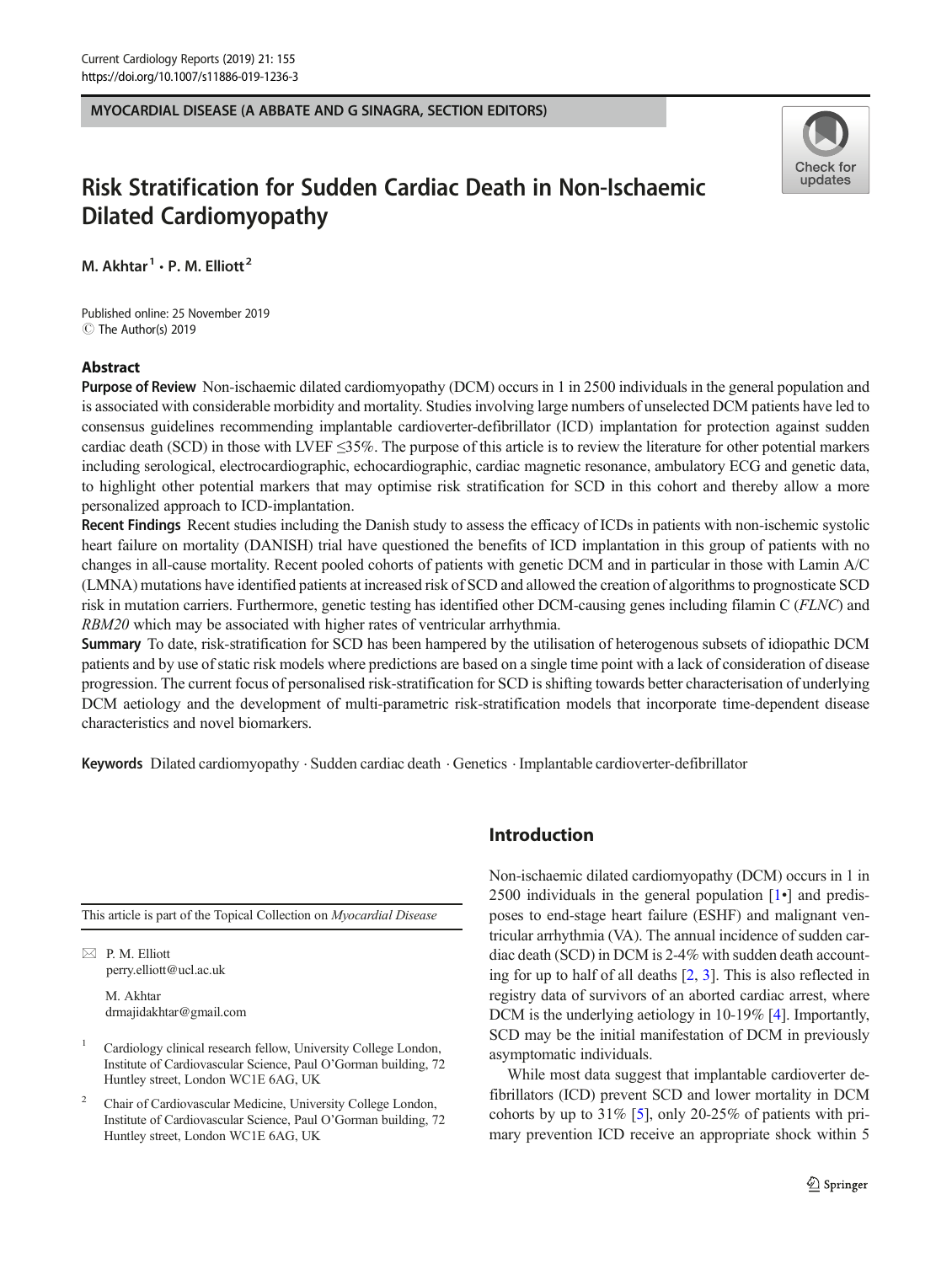years of device implantation highlighting that current risk stratification algorithms remain suboptimal [\[6,](#page-5-0) [7\]](#page-5-0). Most studies examining predictors of SCD in DCM populations have focussed on left ventricular ejection fraction (LVEF) as a stratifier. However, whilst it is true that SCD events are relatively numerous in those with severe LV systolic impairment, the proportion of SCDs compared to other causes of cardiovascular mortality such as ESHF is much greater in individuals with milder reductions in LVEF. The resultant paradox is that many patients presenting with SCD have a LVEF that does not meet consensus criteria for primary prevention ICD implantation and often in those without preceding symptoms of heart failure [\[8](#page-5-0)]. Moreover, a third of adverse events can occur late (>72 months) post symptom onset, despite optimal medical therapy (OMT) [[9\]](#page-5-0).

Given these limitations of LVEF as a solitary risk marker in DCM, alternative biochemical, clinical and imaging risk markers have been sought. As yet, most studies are based on retrospective or observational registry data, but a number of potential candidates for risk predictors are emerging and discussed below.

## Serological markers

Troponin T (TnT) and NT-proBNP (BNP) are serum biomarkers that indicate the severity of the heart failure phenotype and/or myocardial injury and are correlated with prognosis [[10](#page-5-0), [11\]](#page-5-0). Raised BNP levels have been shown to predict SCD risk with a relative risk of 3.7 [[12\]](#page-5-0) and in patients with ICDs, raised BNP levels are associated with an over two-fold increase in the risk of VA [\[12](#page-5-0), [13\]](#page-5-0).

C-reactive protein (CRP) is a marker of inflammation, and significantly higher levels have been shown to be present in DCM patients dying within 5 years of hospitalization compared to survivors [[14\]](#page-5-0). In those with acute heart failure necessitating hospitalization, CRP levels are also associated with an increased likelihood of intensive care admission and in-hospital mortality [[15\]](#page-5-0). Elevated high-sensitivity CRP (hs-CRP) levels are associated with all-cause mortality and rehospitalization in DCM although not with SCD specifically [[16\]](#page-5-0).

Serum levels of pro-inflammatory cytokines, including IL-1, are significantly increased in patients with heart failure [[17,](#page-5-0) [18\]](#page-5-0). Interleukin 1-B has been demonstrated to affect cardiac remodelling and contributes to post-inflammatory myocardial fibrosis and DCM in animal models [\[19](#page-5-0)]. Increasing IL-1 levels are associated with progressive severities of heart failure and atrial fibrillation [\[20\]](#page-5-0). ST2, another cytokine, has protective actions against myocyte fibrosis and soluble ST2 receptor is released in response to myocardial stress [\[18\]](#page-5-0). An increase in soluble ST2 levels has been demonstrated to be an independent predictor of one-year mortality in acute decompensated heart failure [\[21](#page-5-0)] and of hospitalizations and mortality in chronic heart failure. However, its usage in prognostic models did not demonstrate a significantly improved means of risk reclassification [\[22\]](#page-5-0). Currently, evidence to demonstrate the routine use of cytokine levels for SCD prognostication is lacking.

#### Electrocardiographic markers

Several studies have analysed the association of various electrocardiographic markers with the risk of SCD in DCM including QRS duration, QRS fragmentation, microvolt T-wave alternans and QRS-T angle. In a detailed meta-analysis of markers of SCD, both depolarization and repolarization ECG abnormalities were more common in DCM patients with SCD. Fragmented QRS complexes, T-wave alternans, abnormal signal-averaged ECG (SAECG) and prolonged QRS duration were all significantly associated with SCD with decreasing magnitudes of relative risk [\[23](#page-5-0)].

QRS duration is a relatively easy, reproducible marker and has been shown to be a significant predictor of cardiovascular mortality, SCD and appropriate ICD shock in patients with DCM [\[24\]](#page-5-0). In a study of 710 DCM patients, QRS duration at baseline evaluation was independently associated with arrhythmic endpoints (SCD, aborted SCD, appropriate ICD therapy or sustained VT) at one-year [[9](#page-5-0)]. Similar conclusions were identified in sub-group analysis of the SCD-HeFT cohort where patients with QRS≥120ms had greater survival benefit with ICD compared to placebo therapy although this was not stratified according to ischaemic or non-ischaemic cardiomyopathy subtypes [[7\]](#page-5-0). Other studies have utilised a combination of ECG and imaging predictors to optimise risk stratification. For example, in a study of 531 patients with idiopathic DCM, a combination of broad QRS (QRS duration ≥120ms) together with late gadolinium enhancement (LGE) on cardiac magnetic resonance (CMR) provided incremental benefit to LGE alone in predicting all-cause mortality (HR 4.3; 95%CI 1.2-15.5; p=0.03) [\[25\]](#page-5-0). QRS fragmentation is also more common in patients with chronic heart failure and SCD [\[26](#page-5-0)] and is associated with all-cause mortality and arrhythmic events, independent of QRS duration [\[26,](#page-5-0) [27\]](#page-5-0).

Microvolt T-wave alternans (TWA) is defined as a beat-tobeat alternation of T wave amplitude and reflects spatiotemporal repolarization heterogeneity which acts as a substrate for arrhythmia. TWA was initially thought to be a promising independent marker of SCD in patients with DCM [\[28](#page-5-0)–[31\]](#page-5-0), but conflicting data including a negative prospective substudy analysis of SCD-HeFT trial involving 490 patient have dampened enthusiasm for its use as an important electrocardiographic marker [[32,](#page-5-0) [33](#page-5-0)].

#### Ambulatory ECG Monitoring

24-hour Holter monitoring demonstrates non-sustained ventricular tachycardia (NSVT) in 40-60% of patients and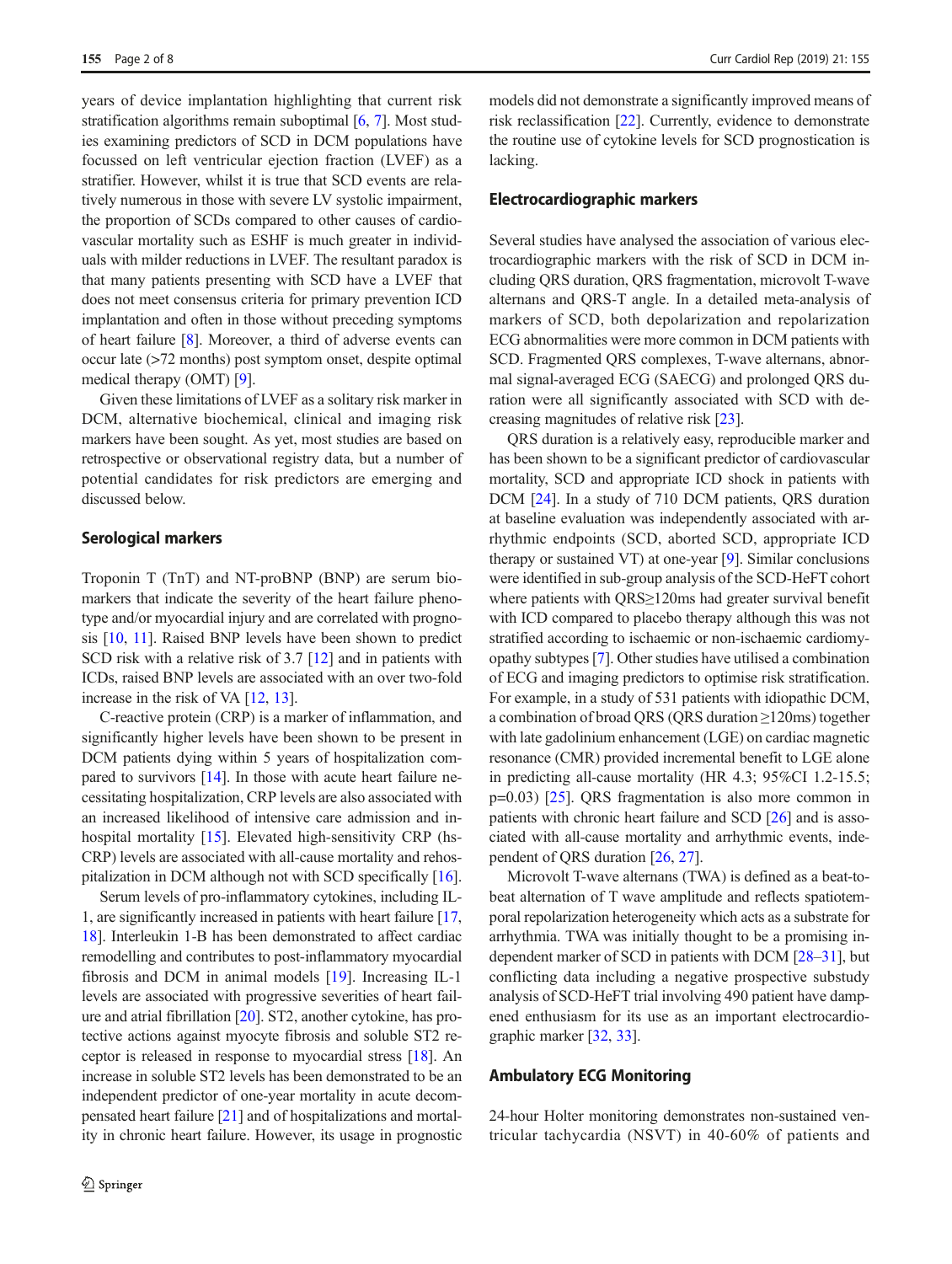polymorphic ventricular ectopy (VE) in up to 90% of DCM patients [[34\]](#page-5-0). Data from electro-anatomical mapping catheter studies suggest that up to 80% of these ventricular arrhythmias are secondary to scar-related re-entry into the myocardium [\[35,](#page-5-0) [36](#page-5-0)]. However, in a study of 319 idiopathic DCM patients on OMT, NSVT was not found to be predictive of malignant VA (SCD, Sustained VT, ventricular fibrillation (VF), appropriate ICD shock) in patients with LVEF  $\leq$ 35%. In those with LVEF >35%, however, the number of runs and length of NSVT were predictive of VA (HR 5.3, 95%CI: 1.6-17.9) [\[37\]](#page-6-0). Other studies of patients with moderate-severe heart failure failed to demonstrate that NSVT provided any incremental benefit in predicting patients at risk of SCD [\[38\]](#page-6-0).

Sustained ventricular tachycardia (VT) occurs in under 5% of DCM patients and is a risk factor for SCD. Inducibility of VT on electrophysiology study (EPS) has been suggested as valuable for risk stratification in previous consensus guidelines, but most data suggest that EPS discriminate poorly between high and low-risk patients with respect to SCD. In the MADIT II study, inducibility of ventricular arrhythmia on EPS was associated with an increased likelihood of VT but not of VF and was not a good predictor of a composite endpoint of VT/VF [[39,](#page-6-0) [40](#page-6-0)]. In current clinical practice, EPS is not routinely used to guide decision making on ICD implantation.

#### Echocardiographic Risk Markers

Echocardiography is the most common imaging modality used to assess the severity of LVEF and thereby provide prognostic data in patients with DCM. Other echocardiographic parameters have also been considered including LV dimension, atrial size and in a study of 710 DCM patients, mitral regurgitation on baseline TTE was an important predictor of VA [[9\]](#page-5-0).

Newer echocardiographic technologies such a speckle tracking, have been suggested to provide incremental improvements in SCD stratification. For example, global longitudinal strain (GLS) is a marker of myocardial regional contractility and an impaired GLS may reflect myocardial fibrosis [\[41\]](#page-6-0). GLS can also identify subtle motion abnormalities in the ventricle prior to more overt changes or remodelling resulting in impairment in LVEF. Studies have demonstrated that impaired GLS is associated with increased arrhythmic events (sustained VT and cardiac arrest) (HR 1.3; 95%CI 1.1-1.5; p=0.01) and may be more predictive for arrhythmic events than LVEF [[42](#page-6-0)].

Mechanical dispersion is the standard deviation between different myocardial segments of the time to peak negative strain. In a small study of 94 patients with DCM, mechanical dispersion was higher in patients that experienced arrhythmic events compared to those that didn't (98±43ms vs 56±18ms) and was an independent predictor of arrhythmias (HR 1.28; 95%CI 1.1-1.5) [[42\]](#page-6-0).

#### Cardiac Magnetic Resonance (CMR) Markers

CMR provides a reproducible assessment of LVEF and LV volumes, and with the administration of gadolinium contrast, data on myocardial scarring. T1 and T2 sequences are also used to quantify interstitial fibrosis and myocardial oedema.

Late gadolinium enhancement (LGE) is present in up to 38% of DCM patients [[43\]](#page-6-0). Myocardial fibrosis can occur due to collagen accumulation resulting in interstitial expansion without myocardial necrosis (interstitial fibrosis) and from cardiomyocyte death (replacement fibrosis) [[44](#page-6-0)]. Myocardial fibrosis is a substrate for VA in ischaemic heart disease where the scar represents a transition point between normal myocardium and fibrotic tissue resulting in the creation of slow-conduction re-entry circuits and 'scar-related' VT. This mechanism may also contribute to VT in some patients with DCM [[45](#page-6-0)].

Several studies have demonstrated an association between fibrosis and SCD in patients with DCM [\[43,](#page-6-0) [46](#page-6-0)–[50\]](#page-6-0). In the largest meta-analysis, incorporating 2948 DCM patients, LGE was significantly associated with an arrhythmic endpoint (OR 4.3, p<0.001) [[51\]](#page-6-0). An arrhythmic endpoint occurred in  $21\%$ of patients with LGE (annual event rate of 6.9%) compared to 4.7% of patients (annual event rate of 1.6%) without LGE. Importantly, in the sub-category of patients with DCM and LVEF>35%, LGE was demonstrated to be significantly associated with an arrhythmic endpoint (OR 5.2, 95%CI: 3.4-7.9; p<0.001) [\[51](#page-6-0)].

Despite these extensive data, there are no randomised controlled trial (RCT) data to confirm the impact of these findings with respect to LGE and there is no conclusive evidence to demonstrate that patients with severe LVSD and without fibrosis are not at-risk of SCD. Other issues include a lack of standardization in the methodology, quantification and analysis of LGE as well as a lack of appreciable threshold of fibrosis over which arrhythmic risk elevates [\[52\]](#page-6-0).

Some patients with DCM undergo endomyocardial biopsy (EMB) particularly if there are concerns of inflammatory conditions such as active myocarditis. EMB data may be utilised to provide data on the quantification of interstitial myocardial fibrosis in patients with DCM. This however is limited by procedural risks of EMB as well as by sampling error which may be particularly relevant with non-homogenous distributions of fibrosis. Native pre-contrast T1 times and extracellular volume fractions on cardiac magnetic resonance may reflect the degree of interstitial fibrosis in patients with DCM and offer a non-invasive method to quantify myocardial collagen composition [\[50,](#page-6-0) [53](#page-6-0), [54\]](#page-6-0). In a multicentre prospective observational study involving 637 patients with DCM, T1-mapping indices were associated with all-cause mortality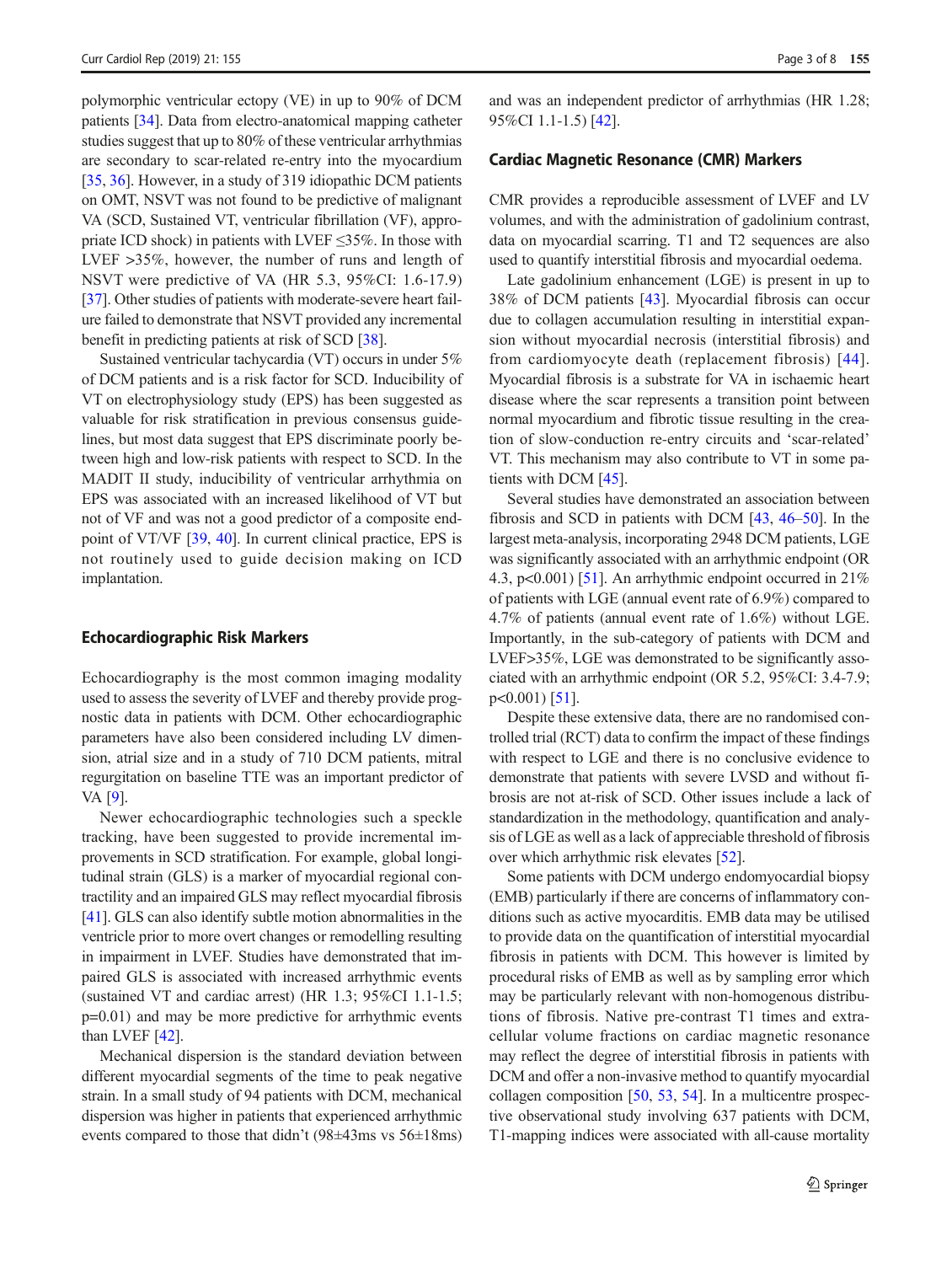(p<0.001) [\[55](#page-6-0)]. Native T1 remained an independent predictor of all-cause mortality and of heart failure endpoints (hospitalization or ESHF-mortality) (HR 1.1; 95%CI: 1.1- 1.2,  $p<0.001$  [[55](#page-6-0)]. However, this study did not analyse arrhythmic endpoints including SCD. In another single-centre study of 130 patients with ICDs and a mixture of ischaemic and non-ischaemic cardiomyopathy, native T1 value was an independent predictor of an arrhythmic endpoint consisting of appropriate ICD therapy or sustained VA (HR 1.1; 95%CI: 1.0-1.2) [[56\]](#page-6-0). Further data is needed in unselected DCM cohorts to conclusively demonstrate the value of this modality in risk-stratification.

#### Autonomic Dysfunction

Patients with heart failure often have altered sympathetic activation which predisposes to progressive ventricular dysfunction and arrhythmias and is likely to contribute to an increased risk of SCD [57]. Myocardial uptake of 123metaiodobenzylguanidine (MIBG), a nuclear tracer with the same uptake and storage as norepinephrine, is reduced in heart failure and cardiac MIBG washout rate has been associated with SCD in patients with mild or moderate heart failure with LVEF <40% [[58](#page-6-0)–[61](#page-6-0)]. However, in a meta-analysis of various predictors of SCD in DCM, autonomic variables such as heart rate variability, heart rate turbulence and baroreflex sensitivity were not demonstrated to be significantly associated with SCD [[23\]](#page-5-0).

## Genetic Markers

A family history of sudden cardiac death is associated with SCD events in heart failure patients [[62\]](#page-6-0) and more than 1 in 4 patients with DCM carry a pathogenic genetic mutation. In a recent study of 487 DCM patients undergoing genetic testing, there was a trend towards increased malignant ventricular arrhythmia (SCD / VT / VF) in gene variant carriers  $(p=0.06)$ and increased heart-failure events (destination left ventricular assist device, heart transplantation or ESHF-mortality) [[63\]](#page-6-0). This study demonstrated that LMNA or desmosomal mutation-carriers were at greatest risk of VA regardless of LVEF [\[63](#page-6-0)].

The number of disease-causing genes is considerable, but emerging data suggest that truncating mutations in titin (TTNtv) are the commonest cause of genetic DCM, accounting for between 15-25% of cases [[64](#page-6-0)]. Patients with TTNtv appear to have high rates of positive remodelling on OMT and similar outcomes to patients without TTN mutations [[65,](#page-6-0) [66\]](#page-6-0). Arrhythmic deaths do occur in TTN mutation carriers, but progressive heart failure predominates. In contrast, other disease genes appear to be associated with a much higher risk of SCD. Specific examples include the following:

#### Lamin AC (LMNA)

LMNA mutations account for as many as 10% of cases of genetic DCM and are associated with early atrial and ventricular arrhythmia, premature conduction disease, SCD and progression to ESHF resulting in death or heart transplantation (HTx) [[67](#page-6-0)–[69](#page-6-0)]. LMNA mutations are associated with a high clinical penetrance by the age of 60 years and with considerable morbidity and mortality [\[70](#page-6-0)]. In a study of 269 LMNA mutation carriers followed up for a median of 43 months, 18% experienced malignant VA (4% an aborted SCD event, 9% an appropriate ICD therapy and over 4% had a SCD). This study identified the NSVT, male sex, non-missense mutations and LVEF <45% as risk factors for malignant VA [\[71\]](#page-6-0). A more contemporary study involving 839 LMNA mutation carriers identified the same risk factors but also found  $1<sup>st</sup>$  degree or higher AV block as a predictor [[72\]](#page-6-0). This study and others highlight that conventional EF-threshold based guidelines for ICD implantation are inappropriate in LMNA mutation carriers and that higher EF thresholds should be accepted for ICD implantation.

## Filamin C (FLNC)

Truncating mutations in FLNC account for up to 4% of DCM cases [[73\]](#page-6-0) and are associated with frequent ventricular arrhythmia (82%). In one study, 15% of patients with FLNC mutations had a cardiac arrest with a mean age of  $42\pm16$  years and a mean LVEF of  $39.6\pm12\%$  [\[73](#page-6-0)]. Moreover, 20% of patients with a primary prevention ICD had an appropriate ICD shock, much higher than that seen in unselected DCM populations [[73\]](#page-6-0). Although larger data sets with longitudinal follow-up are needed, preliminary data suggests that FLNC mutations are associated with a significant risk of VA events and lower thresholds for ICD implantation may need to be considered in this group.

#### RNA-binding motif protein 20 (RBM20)

The RBM20 splicing factor is involved in the splicing of Titin (TTN) and calcium/calmodulin dependent kinase II delta (CAMK2D). A recent study of carriers of RBM20 mutations identified an association with an arrhythmogenic DCM with increased incidence of VA [\[74\]](#page-6-0). 44% of carriers of RBM20 mutations had sustained VA compared to 5% of TTN mutation carriers despite similar LVEF. In another multicentre study of 74 RBM20 mutation carriers, there was a considerable family history of SCD (51%) and patients with RBM20 mutations were more likely to have NSVT (43% vs 11%) and sustained VT (25% vs 2%) than idiopathic DCM cohorts [[75](#page-6-0)].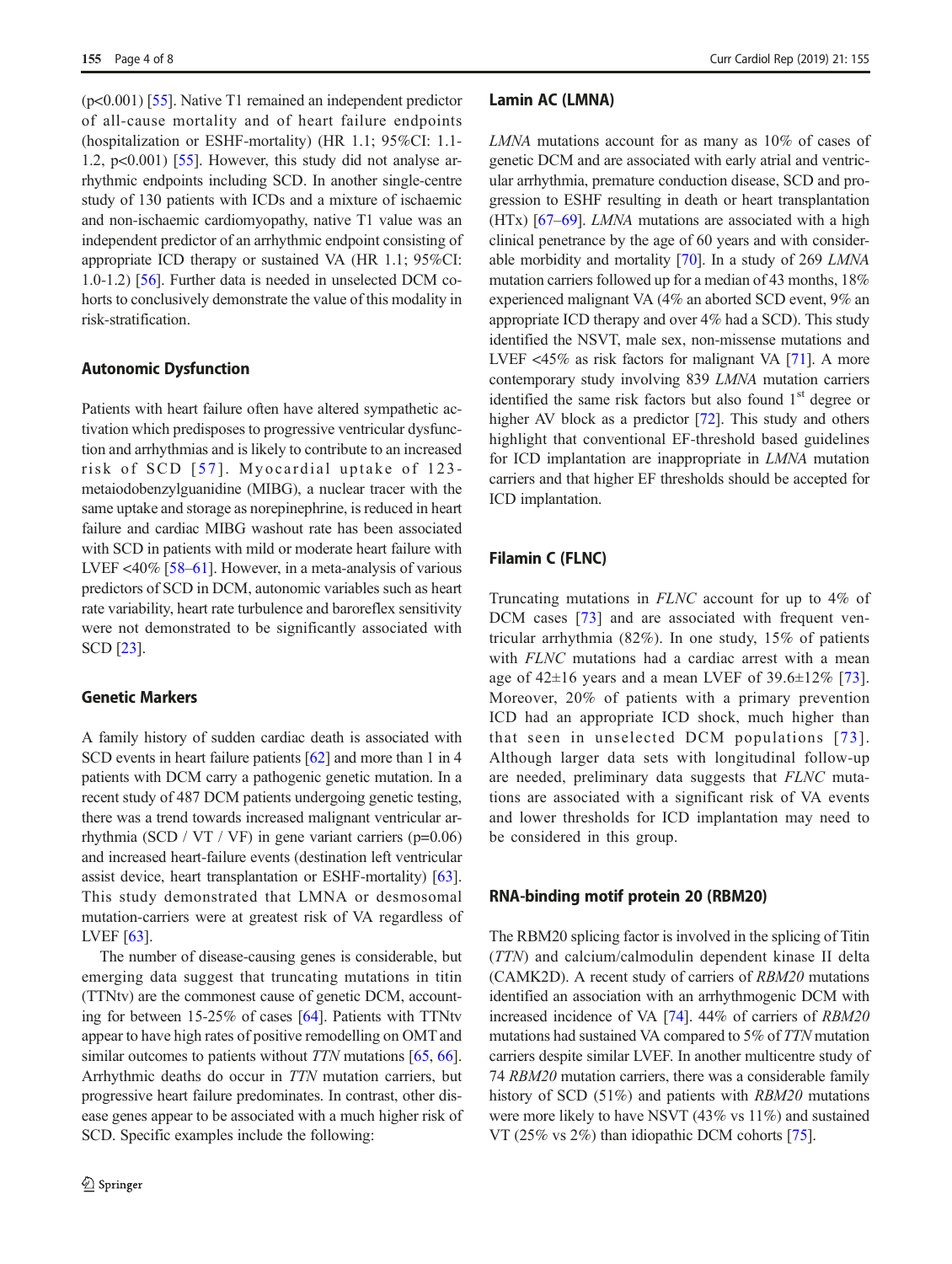#### Phospholamban (PLN)

Mutations in the phospholamban gene are associated with an arrhythmogenic DCM characterised by low voltage ECG complexes and frequent ventricular arrhythmic events. The best characterised PLN variant is R14del which is a founder mutation in the Netherlands that accounts for 15% of DCM regionally. DCM patients with R14del are more likely to have an appropriate ICD shock (47% vs 10%) and heart transplantation (18% vs 2%) compared to those that do not carry a PLN mutation. R14del carriers are also more likely to have a family history of SCD at <50 years (36% vs 16%) with a mean age of SCD at 37.7 years; SCD often being the index presentation at a young age [[76](#page-6-0)].

## Desmoplakin (DSP)

Mutations in the DSP gene are associated with ARVC but recent data suggest that they more typically cause a left-dominant arrhythmogenic cardiomyopathy. Variants in DSP are associated with left ventricular systolic dysfunction, myocardial fibrosis and ventricular arrhythmia [\[77\]](#page-7-0). Importantly, carriers of *DSP* mutations can develop sustained VT in the absence of severe LVSD and primary prevention ICD implantation is often considered in the presence of an abnormal LVEF [[77](#page-7-0)].

## Sodium Voltage-Gated Channel Alpha Subunit 5 (SCN5A)

Mutations in SCN5A are associated with conduction disease and Brugada syndrome. Some mutations, including R222Q are associated with DCM, atrial arrhythmia, frequent premature ventricular complexes and SCD [\[78,](#page-7-0) [79](#page-7-0)]. Arrhythmias are reported in over 90% of SCN5A DCM cases [\[80](#page-7-0)]. There are reports of successful arrhythmia and ectopy treatment with quinidine in R222Q mutation carriers with improvement in LVEF [\[81](#page-7-0)].

## Conclusions: Implications for Primary Prevention ICD Therapy in DCM

Risk stratification for SCD in DCM is difficult and complex. Whilst SCD can be prevented by implantation of primary prevention ICDs, these devices come with their own risks.

ICD implantation can be associated with short and longterm complications including device infection or erosion, psychological impact and a risk of inappropriate shock. This also includes the risk of device malfunction with lead failure and the need for regular generator changes over the patient's lifetime [\[82](#page-7-0)–[84](#page-7-0)]. Given these complications from ICDs and that

patients with DCM are often younger than their ischaemic counterparts, there is a need for better risk-stratification in DCM to identify those at elevated risk of SCD.

All RCTs for the prevention of SCD in DCM have focussed on LVEF as a stratifier of risk [[2,](#page-5-0) [7](#page-5-0)]. Consequently, consensus guidelines for ICD implantation in DCM are limited to patients in New York Heart Association (NYHA) class II-III heart failure and with LVEF <35% [\[85,](#page-7-0) [86,](#page-7-0) [87](#page-7-0)••]. With respect to individual studies, there is some difference in the reported impact of ICD on all-cause mortality. In the DEFINITE trial, ICD implantation significantly reduced the risk of arrhythmic SCD but not allcause mortality [\[2](#page-5-0)]. In contrast, the SCD-HeFT trial demonstrated that ICD implantation resulted in a reduction in all-cause mortality in a mixed cohort of patients with ischaemic and non-ischaemic causes of heart failure [\[7](#page-5-0)]. In a much quoted meta-analysis of five RCTs incorporating 1854 patients with DCM, there was a significant reduction in all-cause mortality with ICD implantation compared to OMT [[5\]](#page-5-0).

Most recently, The DANISH trial demonstrated that ICD implantation in DCM (76% idiopathic) was not associated with a significant reduction in all-cause mortality compared to OMT (21.6% vs 23.4%, respectively) in spite of a reduction in SCD rates [\[88](#page-7-0)••]. Possible explanations for this include a low SCD event rate  $\langle \langle 5\% \rangle$  in the DANISH trial as well as excellent OMT with >90% of patients on ACE inhibitors / Beta-blockers and >50% on mineralocorticoid antagonists or with cardiac resynchronization therapy (CRT) [[88](#page-7-0)••]. As yet, these findings have not resulted in a change in current practice guidelines for the use of ICD in DCM, but they do illustrate the need for more individualised risk stratification in DCM cohorts.

Risk stratification has been hampered by utilisation of heterogenous subsets of idiopathic DCM patients and a by a static risk assessment where predictions are based on a single time point with a lack of consideration of progression (deterioration or improvement) in the condition on OMT. The current focus is shifting towards better characterisation of the underlying aetiology of DCM and the development of multi-parametric risk-stratification models that incorporate time-dependent disease characteristics and novel biomarkers.

#### Compliance with Ethical Standards

Conflict of Interest M. Akhtar and P.M. Elliott declare that they have no conflict of interest.

Human and Animal Rights and Informed Consent This article does not contain any studies with human or animal subjects performed by any of the authors.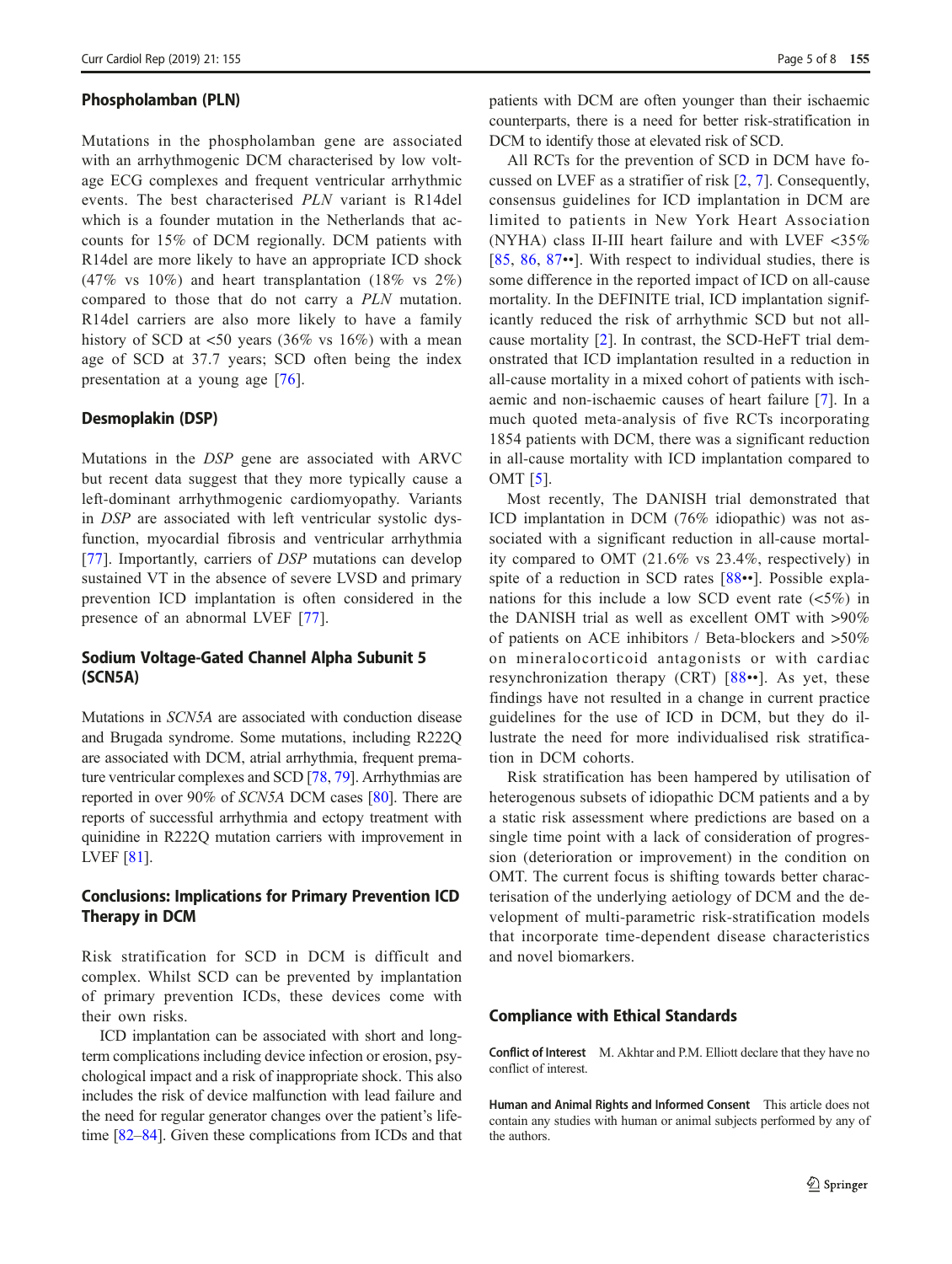<span id="page-5-0"></span>Open Access This article is distributed under the terms of the Creative Commons Attribution 4.0 International License (http:// creativecommons.org/licenses/by/4.0/), which permits unrestricted use, distribution, and reproduction in any medium, provided you give appropriate credit to the original author(s) and the source, provide a link to the Creative Commons license, and indicate if changes were made.

# **References**

Papers of particular interest, published recently, have been highlighted as:

- Of importance
- •• Of major importance
- 1.• McNally EM, Mestroni L. Dilated Cardiomyopathy: Genetic Determinants and Mechanisms. Circ Res. 2017;121(7):731–48. This review focuses on different genetic mutations that are associated with increased risk of arrhythmia and may impact on prognosis.
- 2. Kadish A, et al. Prophylactic defibrillator implantation in patients with nonischemic dilated cardiomyopathy. N Engl J Med. 2004;350(21):2151–8.
- 3. Grimm W, Maisch B. Sudden cardiac death in dilated cardiomyopathy – therapeutic options. Herz. 2002;27(8):750–9.
- 4. Deo R, Albert CM. Epidemiology and genetics of sudden cardiac death. Circulation. 2012;125(4):620–37.
- 5. Desai AS, et al. Implantable defibrillators for the prevention of mortality in patients with nonischemic cardiomyopathy: a metaanalysis of randomized controlled trials. JAMA. 2004;292(23): 2874–9.
- 6. Levy WC, et al. Maximizing survival benefit with primary prevention implantable cardioverter-defibrillator therapy in a heart failure population. Circulation. 2009;120(10):835–42.
- 7. Bardy GH, et al. Amiodarone or an implantable cardioverterdefibrillator for congestive heart failure. N Engl J Med. 2005;352(3):225–37.
- 8. Gorgels AP, et al. Out-of-hospital cardiac arrest–the relevance of heart failure. The Maastricht Circulatory Arrest Registry. Eur Heart J. 2003;24(13):1204–9.
- 9. Stolfo D, et al. Arrhythmic Risk Stratification in Patients With Idiopathic Dilated Cardiomyopathy. Am J Cardiol. 2018;121(12): 1601–9.
- 10. Vrtovec B, et al. Relation of B-type natriuretic peptide level in heart failure to sudden cardiac death in patients with and without QT interval prolongation. Am J Cardiol. 2013;111(6):886–90.
- 11. Nakamura H, et al. Cardiac troponin T as a predictor of cardiac death in patients with left ventricular dysfunction. J Arrhythm. 2017;33(5):463–8.
- 12. Scott PA, et al. Brain natriuretic peptide for the prediction of sudden cardiac death and ventricular arrhythmias: a meta-analysis. Eur J Heart Fail. 2009;11(10):958–66.
- 13. Levine YC, et al. B-type natriuretic peptide is a major predictor of ventricular tachyarrhythmias. Heart Rhythm. 2014;11(7):1109–16.
- 14. Kaneko K, et al. C-Reactive protein in dilated cardiomyopathy. Cardiology. 1999;91(4):215–9.
- 15. Mueller C, et al. Inflammation and long-term mortality in acute congestive heart failure. Am Heart J. 2006;151(4):845–50.
- 16. Sadahiro T, et al. MRI and serum high-sensitivity C reactive protein predict long-term mortality in non-ischaemic cardiomyopathy. Open Heart. 2015;2(1):e000298.
- 17. Yndestad A, et al. Systemic inflammation in heart failure–the whys and wherefores. Heart Fail Rev. 2006;11(1):83–92.
- 18. Szekely Y, Arbel Y. A Review of Interleukin-1 in Heart Disease: Where Do We Stand Today? Cardiol Ther. 2018;7(1):25–44.
- 19. Blyszczuk P, et al. Myeloid differentiation factor-88/interleukin-1 signaling controls cardiac fibrosis and heart failure progression in inflammatory dilated cardiomyopathy. Circ Res. 2009;105(9):912– 20.
- 20. Cheng T, et al. Correlation between atrial fibrillation, serum amyloid protein A and other inflammatory cytokines. Mol Med Rep. 2012;6(3):581–4.
- 21. Anand IS, et al. Prognostic value of soluble ST2 in the Valsartan Heart Failure Trial. Circ Heart Fail. 2014;7(3):418–26.
- 22. Felker GM, et al. Soluble ST2 in ambulatory patients with heart failure: Association with functional capacity and long-term outcomes. Circ Heart Fail. 2013;6(6):1172–9.
- 23. Goldberger JJ, et al. Sudden cardiac death risk stratification in patients with nonischemic dilated cardiomyopathy. J Am Coll Cardiol. 2014;63(18):1879–89.
- 24. Hombach V, et al. Electrocardiographic and cardiac magnetic resonance imaging parameters as predictors of a worse outcome in patients with idiopathic dilated cardiomyopathy. Eur Heart J. 2009;30(16):2011–8.
- 25. Marume K, et al. Mortality and Sudden Cardiac Death Risk Stratification Using the Noninvasive Combination of Wide QRS Duration and Late Gadolinium Enhancement in Idiopathic Dilated Cardiomyopathy. Circ Arrhythm Electrophysiol. 2018;11(4): e006233.
- 26. Pei J, et al. The J wave and fragmented QRS complexes in inferior leads associated with sudden cardiac death in patients with chronic heart failure. Europace. 2012;14(8):1180–7.
- 27. Sha J, et al. Fragmented QRS is associated with all-cause mortality and ventricular arrhythmias in patient with idiopathic dilated cardiomyopathy. Ann Noninvasive Electrocardiol. 2011;16(3):270–5.
- 28. Kitamura H, et al. Onset heart rate of microvolt-level T-wave alternans provides clinical and prognostic value in nonischemic dilated cardiomyopathy. J Am Coll Cardiol. 2002;39(2):295–300.
- Hohnloser SH, et al. Usefulness of microvolt T-wave alternans for prediction of ventricular tachyarrhythmic events in patients with dilated cardiomyopathy: results from a prospective observational study. J Am Coll Cardiol. 2003;41(12):2220–4.
- 30. Salerno-Uriarte JA, et al. Prognostic value of T-wave alternans in patients with heart failure due to nonischemic cardiomyopathy: results of the ALPHA Study. J Am Coll Cardiol. 2007;50(19):1896– 904.
- 31. Klingenheben T, et al. Predictive value of T-wave alternans for arrhythmic events in patients with congestive heart failure. Lancet. 2000;356(9230):651–2.
- 32. Grimm W, et al. Noninvasive arrhythmia risk stratification in idiopathic dilated cardiomyopathy: results of the Marburg Cardiomyopathy Study. Circulation. 2003;108(23):2883–91.
- 33. Gold MR, et al. Role of microvolt T-wave alternans in assessment of arrhythmia vulnerability among patients with heart failure and systolic dysfunction: primary results from the T-wave alternans sudden cardiac death in heart failure trial substudy. Circulation. 2008;118(20):2022–8.
- 34. Liuba I, Marchlinski FE. The substrate and ablation of ventricular tachycardia in patients with nonischemic cardiomyopathy. Circ J. 2013;77(8):1957–66.
- 35. Stevenson WG, Soejima K. Catheter ablation for ventricular tachycardia. Circulation. 2007;115(21):2750–60.
- 36. Soejima K, et al. Endocardial and epicardial radiofrequency ablation of ventricular tachycardia associated with dilated cardiomyopathy: the importance of low-voltage scars. J Am Coll Cardiol. 2004;43(10):1834–42.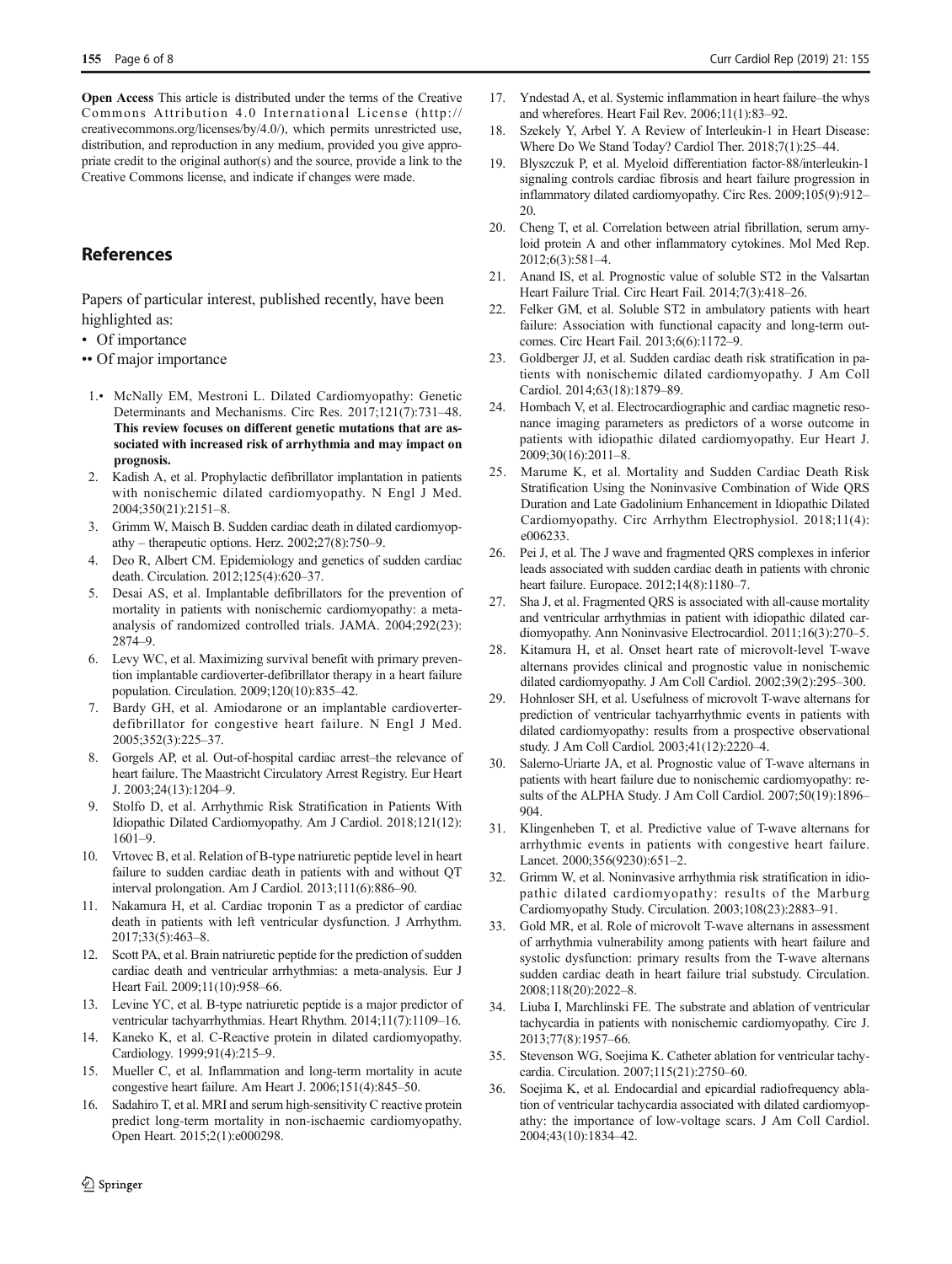- <span id="page-6-0"></span>37. Zecchin M, et al. Are nonsustained ventricular tachycardias predictive of major arrhythmias in patients with dilated cardiomyopathy on optimal medical treatment? Pacing Clin Electrophysiol. 2008;31(3):290–9.
- 38. Teerlink JR, et al. Ambulatory ventricular arrhythmias in patients with heart failure do not specifically predict an increased risk of sudden death. PROMISE (Prospective Randomized Milrinone Survival Evaluation) Investigators. Circulation. 2000;101(1):40–6.
- Daubert JP, et al. Predictive value of ventricular arrhythmia inducibility for subsequent ventricular tachycardia or ventricular fibrillation in Multicenter Automatic Defibrillator Implantation Trial (MADIT) II patients. J Am Coll Cardiol. 2006;47(1):98–107.
- 40. Chen X, et al. Role of programmed ventricular stimulation in patients with idiopathic dilated cardiomyopathy and documented sustained ventricular tachyarrhythmias: inducibility and prognostic value in 102 patients. Eur Heart J. 1994;15(1):76–82.
- 41. Masarone D, et al. Risk Stratification of Sudden Cardiac Death in Patients with Heart Failure: An update. J Clin Med. 2018;7(11):436.
- 42. Haugaa KH, et al. Risk assessment of ventricular arrhythmias in patients with nonischemic dilated cardiomyopathy by strain echocardiography. J Am Soc Echocardiogr. 2012;25(6):667–73.
- 43. Kuruvilla S, et al. Late gadolinium enhancement on cardiac magnetic resonance predicts adverse cardiovascular outcomes in nonischemic cardiomyopathy: a systematic review and meta-analysis. Circ Cardiovasc Imaging. 2014;7(2):250–8.
- 44. Beltrami CA, et al. The cellular basis of dilated cardiomyopathy in humans. J Mol Cell Cardiol. 1995;27(1):291–305.
- 45. Bogun FM, et al. Delayed-enhanced magnetic resonance imaging in nonischemic cardiomyopathy: utility for identifying the ventricular arrhythmia substrate. J Am Coll Cardiol. 2009;53(13):1138– 45.
- 46. Masci PG, et al. Incremental prognostic value of myocardial fibrosis in patients with non-ischemic cardiomyopathy without congestive heart failure. Circ Heart Fail. 2014;7(3):448–56.
- 47. Gulati A, et al. Association of fibrosis with mortality and sudden cardiac death in patients with nonischemic dilated cardiomyopathy. JAMA. 2013;309(9):896–908.
- Disertori M, et al. Myocardial Fibrosis Assessment by LGE Is a Powerful Predictor of Ventricular Tachyarrhythmias in Ischemic and Nonischemic LV Dysfunction: A Meta-Analysis. JACC Cardiovasc Imaging. 2016;9(9):1046–55.
- 49. Halliday BP, et al. Association Between Midwall Late Gadolinium Enhancement and Sudden Cardiac Death in Patients With Dilated Cardiomyopathy and Mild and Moderate Left Ventricular Systolic Dysfunction. Circulation. 2017;135(22):2106–15.
- 50. Halliday BP, et al. Personalizing Risk Stratification for Sudden Death in Dilated Cardiomyopathy: The Past, Present, and Future. Circulation. 2017;136(2):215–31.
- 51. Di Marco A, et al. Late Gadolinium Enhancement and the Risk for Ventricular Arrhythmias or Sudden Death in Dilated Cardiomyopathy: Systematic Review and Meta-Analysis. JACC Heart Fail. 2017;5(1):28–38.
- 52. Arbustini E, Disertori M, Narula J. Primary Prevention of Sudden Arrhythmic Death in Dilated Cardiomyopathy: Current Guidelines and Risk Stratification. JACC Heart Fail. 2017;5(1):39–43.
- 53. Flett AS, et al. Equilibrium contrast cardiovascular magnetic resonance for the measurement of diffuse myocardial fibrosis: preliminary validation in humans. Circulation. 2010;122(2):138–44.
- 54. aus dem Siepen F, et al. T1 mapping in dilated cardiomyopathy with cardiac magnetic resonance: quantification of diffuse myocardial fibrosis and comparison with endomyocardial biopsy. Eur Heart J Cardiovasc Imaging. 2015;16(2):210–6.
- 55. Puntmann VO, et al. T1-Mapping and Outcome in Nonischemic Cardiomyopathy: All-Cause Mortality and Heart Failure. JACC Cardiovasc Imaging. 2016;9(1):40–50.
- 56. Chen Z, et al. Myocardial tissue characterization by cardiac magnetic resonance imaging using T1 mapping predicts ventricular arrhythmia in ischemic and non-ischemic cardiomyopathy patients with implantable cardioverter-defibrillators. Heart Rhythm. 2015;12(4):792–801.
- 57. Triposkiadis F, et al. The sympathetic nervous system in heart failure physiology, pathophysiology, and clinical implications. J Am Coll Cardiol. 2009;54(19):1747–62.
- Merlet P, et al. Prognostic value of MIBG imaging in idiopathic dilated cardiomyopathy. J Nucl Med. 1999;40(6):917–23.
- 59. Schofer J, et al. Iodine-123 meta-iodobenzylguanidine scintigraphy: a noninvasive method to demonstrate myocardial adrenergic nervous system disintegrity in patients with idiopathic dilated cardiomyopathy. J Am Coll Cardiol. 1988;12(5):1252–8.
- 60. Tamaki S, et al. Cardiac iodine-123 metaiodobenzylguanidine imaging predicts sudden cardiac death independently of left ventricular ejection fraction in patients with chronic heart failure and left ventricular systolic dysfunction: results from a comparative study with signal-averaged electrocardiogram, heart rate variability, and QT dispersion. J Am Coll Cardiol. 2009;53(5):426–35.
- 61. Sood N, et al. Resting perfusion MPI-SPECT combined with cardiac 123I-mIBG sympathetic innervation imaging improves prediction of arrhythmic events in non-ischemic cardiomyopathy patients: sub-study from the ADMIRE-HF trial. J Nucl Cardiol. 2013;20(5): 813–20.
- 62. Jouven X, et al. Predicting sudden death in the population: the Paris Prospective Study I. Circulation. 1999;99(15):1978–83.
- 63. Gigli M, et al. Genetic Risk of Arrhythmic Phenotypes in Patients With Dilated Cardiomyopathy. J Am Coll Cardiol. 2019;74(11): 1480–90.
- 64. Herman DS, et al. Truncations of titin causing dilated cardiomyopathy. N Engl J Med. 2012;366(7):619–28.
- 65. Roberts AM, et al. Integrated allelic, transcriptional, and phenomic dissection of the cardiac effects of titin truncations in health and disease. Sci Transl Med. 2015;7(270):270–6.
- 66. Jansweijer JA, et al. Truncating titin mutations are associated with a mild and treatable form of dilated cardiomyopathy. Eur J Heart Fail. 2017;19(4):512–21.
- 67. Anselme F, et al. Implantable cardioverter-defibrillators in lamin A/C mutation carriers with cardiac conduction disorders. Heart Rhythm. 2013;10(10):1492–8.
- 68. Kumar S, et al. Long-Term Arrhythmic and Nonarrhythmic Outcomes of Lamin A/C Mutation Carriers. Journal of the American College of Cardiology. 2016;68(21):2299–307.
- 69. Holmstrom M, et al. Late gadolinium enhanced cardiovascular magnetic resonance of lamin A/C gene mutation related dilated cardiomyopathy. J Cardiovasc Magn Reson. 2011;13:30.
- 70. Pasotti M, et al. Long-term outcome and risk stratification in dilated cardiolaminopathies. J Am Coll Cardiol. 2008;52(15):1250–60.
- 71. van Rijsingen IA, et al. Risk factors for malignant ventricular arrhythmias in lamin a/c mutation carriers a European cohort study. J Am Coll Cardiol. 2012;59(5):493–500.
- 72. Wahbi K, et al. Development and validation of a new risk prediction score for life-threatening ventricular Tachyarrhythmias in Laminopathies. Circulation. 2019;140(4):293–302.
- 73. Ortiz-Genga MF, et al. Truncating FLNC Mutations Are Associated With High-Risk Dilated and Arrhythmogenic Cardiomyopathies. J Am Coll Cardiol. 2016;68(22):2440–51.
- 74. van den Hoogenhof MMG, et al. RBM20 Mutations Induce an Arrhythmogenic Dilated Cardiomyopathy Related to Disturbed Calcium Handling. Circulation. 2018;138(13):1330–42.
- 75. Parikh VN, et al. Regional Variation in RBM20 Causes a Highly Penetrant Arrhythmogenic Cardiomyopathy. Circ Heart Fail. 2019;12(3):e005371.
- 76. van der Zwaag PA, et al. Phospholamban R14del mutation in patients diagnosed with dilated cardiomyopathy or arrhythmogenic